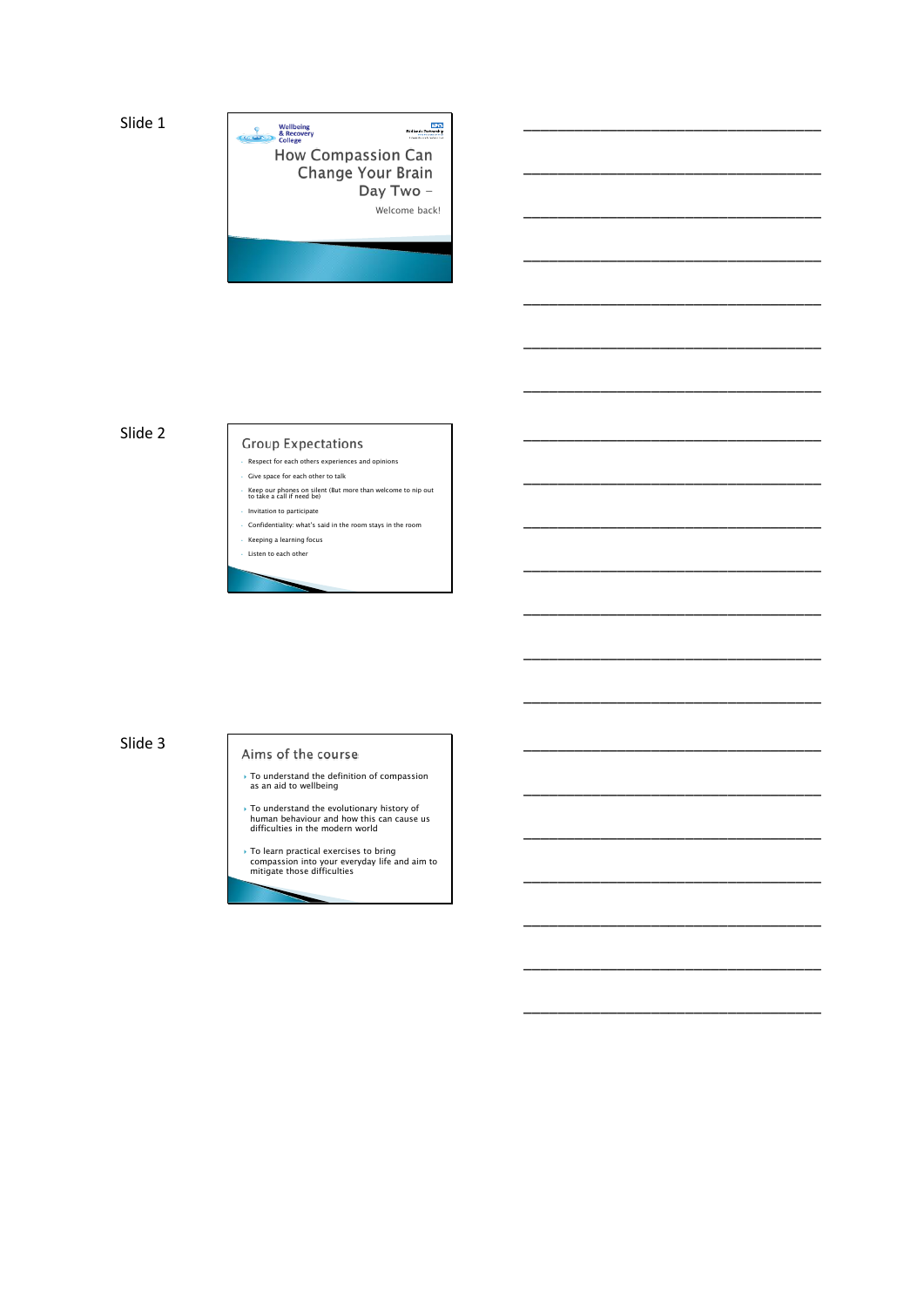Aims of today's session<br> $\rightarrow$  To introduce the concept of 'Neuroplasticity'

\_\_\_\_\_\_\_\_\_\_\_\_\_\_\_\_\_\_\_\_\_\_\_\_\_\_\_\_\_\_\_\_\_\_\_

\_\_\_\_\_\_\_\_\_\_\_\_\_\_\_\_\_\_\_\_\_\_\_\_\_\_\_\_\_\_\_\_\_\_\_

\_\_\_\_\_\_\_\_\_\_\_\_\_\_\_\_\_\_\_\_\_\_\_\_\_\_\_\_\_\_\_\_\_\_\_

\_\_\_\_\_\_\_\_\_\_\_\_\_\_\_\_\_\_\_\_\_\_\_\_\_\_\_\_\_\_\_\_\_\_\_

\_\_\_\_\_\_\_\_\_\_\_\_\_\_\_\_\_\_\_\_\_\_\_\_\_\_\_\_\_\_\_\_\_\_\_

\_\_\_\_\_\_\_\_\_\_\_\_\_\_\_\_\_\_\_\_\_\_\_\_\_\_\_\_\_\_\_\_\_\_\_

\_\_\_\_\_\_\_\_\_\_\_\_\_\_\_\_\_\_\_\_\_\_\_\_\_\_\_\_\_\_\_\_\_\_\_

\_\_\_\_\_\_\_\_\_\_\_\_\_\_\_\_\_\_\_\_\_\_\_\_\_\_\_\_\_\_\_\_\_\_\_

\_\_\_\_\_\_\_\_\_\_\_\_\_\_\_\_\_\_\_\_\_\_\_\_\_\_\_\_\_\_\_\_\_\_\_

\_\_\_\_\_\_\_\_\_\_\_\_\_\_\_\_\_\_\_\_\_\_\_\_\_\_\_\_\_\_\_\_\_\_\_

\_\_\_\_\_\_\_\_\_\_\_\_\_\_\_\_\_\_\_\_\_\_\_\_\_\_\_\_\_\_\_\_\_\_\_

\_\_\_\_\_\_\_\_\_\_\_\_\_\_\_\_\_\_\_\_\_\_\_\_\_\_\_\_\_\_\_\_\_\_\_

\_\_\_\_\_\_\_\_\_\_\_\_\_\_\_\_\_\_\_\_\_\_\_\_\_\_\_\_\_\_\_\_\_\_\_

\_\_\_\_\_\_\_\_\_\_\_\_\_\_\_\_\_\_\_\_\_\_\_\_\_\_\_\_\_\_\_\_\_\_\_

\_\_\_\_\_\_\_\_\_\_\_\_\_\_\_\_\_\_\_\_\_\_\_\_\_\_\_\_\_\_\_\_\_\_\_

\_\_\_\_\_\_\_\_\_\_\_\_\_\_\_\_\_\_\_\_\_\_\_\_\_\_\_\_\_\_\_\_\_\_\_

\_\_\_\_\_\_\_\_\_\_\_\_\_\_\_\_\_\_\_\_\_\_\_\_\_\_\_\_\_\_\_\_\_\_\_

\_\_\_\_\_\_\_\_\_\_\_\_\_\_\_\_\_\_\_\_\_\_\_\_\_\_\_\_\_\_\_\_\_\_\_

\_\_\_\_\_\_\_\_\_\_\_\_\_\_\_\_\_\_\_\_\_\_\_\_\_\_\_\_\_\_\_\_\_\_\_

\_\_\_\_\_\_\_\_\_\_\_\_\_\_\_\_\_\_\_\_\_\_\_\_\_\_\_\_\_\_\_\_\_\_\_

\_\_\_\_\_\_\_\_\_\_\_\_\_\_\_\_\_\_\_\_\_\_\_\_\_\_\_\_\_\_\_\_\_\_\_

- To discuss 'The Parable of the Two Wolves' and how it's relevant to our lives
- To re-visit the three Emotional Regulator Systems
- To understand how nature gives us some tendencies, but our Life Experiences can strengthen or diminish those tendencies.

#### Slide 5

- How did your home practice go?
- Do you have any questions or comments relating to last week?
- Acts of Kindness: Did anyone notice any acts of kindness, either given or received?
- Given the discussion we had last week about how we can struggle to be kind to ourselves, did anyone try acts of self-kindness?

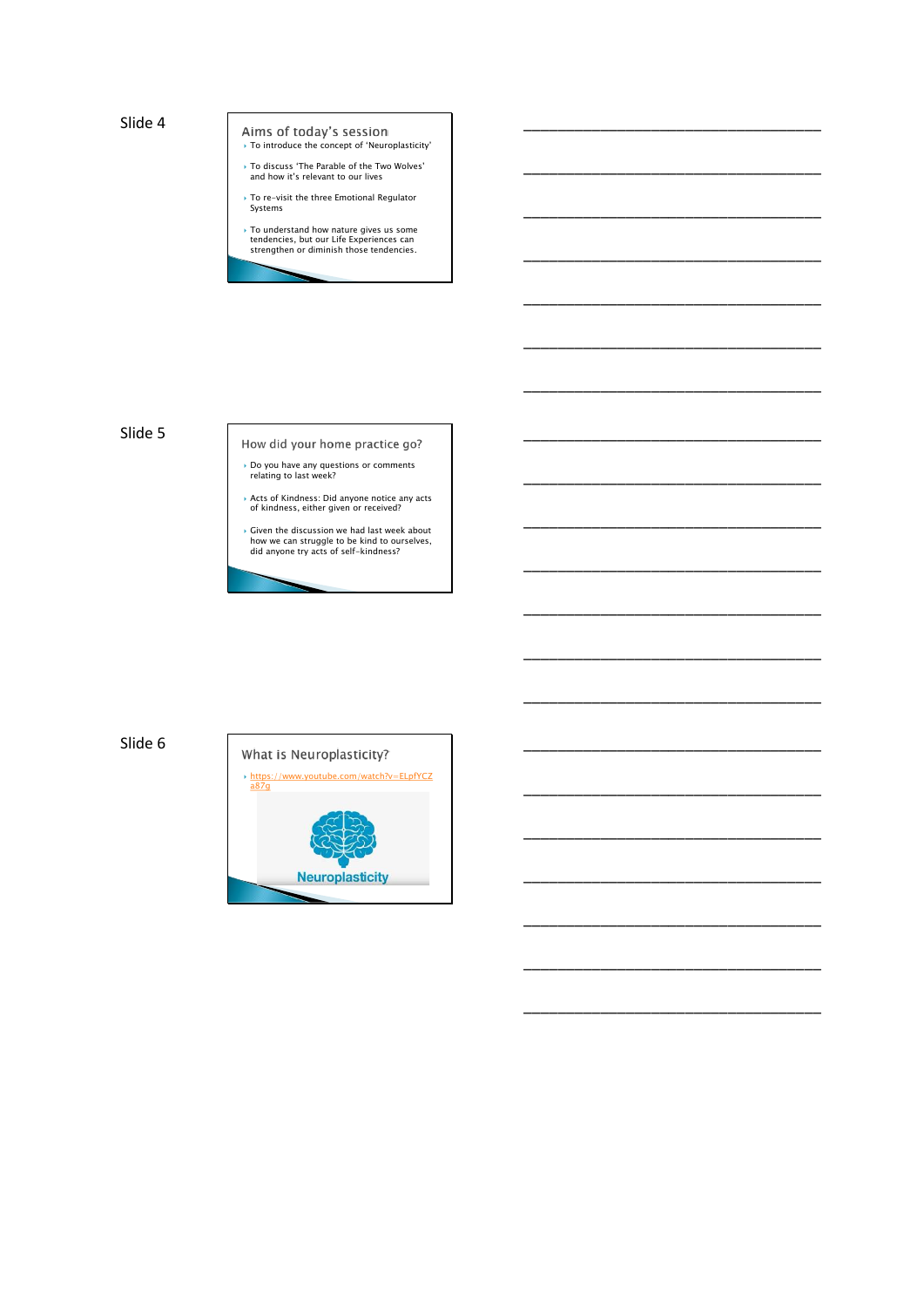

#### Slide 8

# Physiological/Biological effects Five Since of orthodoxide and the standard and the standard day by Akkinson & McCraty showed the effect that anger has on the immune system:<br>By measuring a substance called Secretory and the effect that anger has on the im

- 
- 

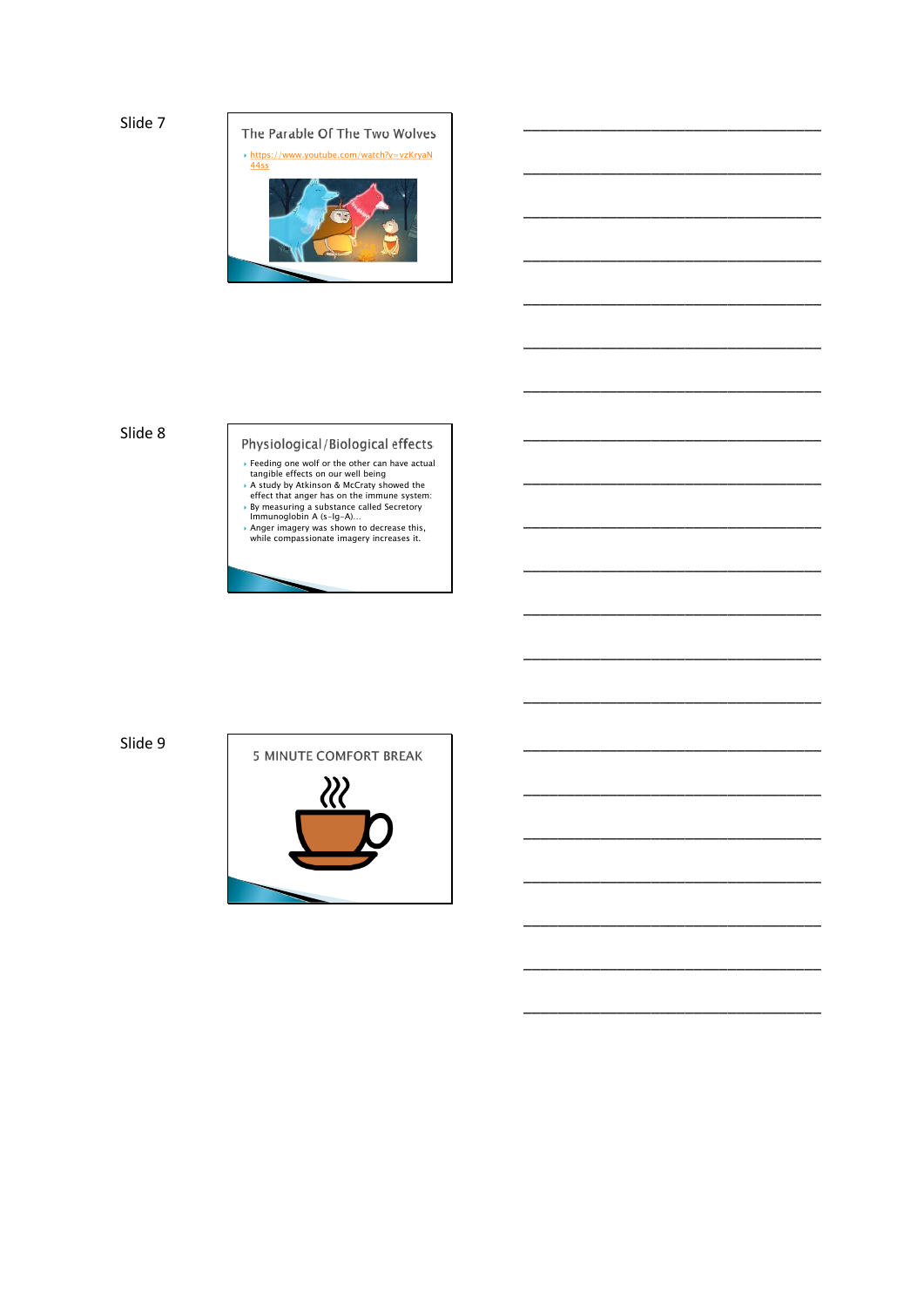

\_\_\_\_\_\_\_\_\_\_\_\_\_\_\_\_\_\_\_\_\_\_\_\_\_\_\_\_\_\_\_\_\_\_\_

\_\_\_\_\_\_\_\_\_\_\_\_\_\_\_\_\_\_\_\_\_\_\_\_\_\_\_\_\_\_\_\_\_\_\_

\_\_\_\_\_\_\_\_\_\_\_\_\_\_\_\_\_\_\_\_\_\_\_\_\_\_\_\_\_\_\_\_\_\_\_

\_\_\_\_\_\_\_\_\_\_\_\_\_\_\_\_\_\_\_\_\_\_\_\_\_\_\_\_\_\_\_\_\_\_\_

\_\_\_\_\_\_\_\_\_\_\_\_\_\_\_\_\_\_\_\_\_\_\_\_\_\_\_\_\_\_\_\_\_\_\_

\_\_\_\_\_\_\_\_\_\_\_\_\_\_\_\_\_\_\_\_\_\_\_\_\_\_\_\_\_\_\_\_\_\_\_

\_\_\_\_\_\_\_\_\_\_\_\_\_\_\_\_\_\_\_\_\_\_\_\_\_\_\_\_\_\_\_\_\_\_\_

\_\_\_\_\_\_\_\_\_\_\_\_\_\_\_\_\_\_\_\_\_\_\_\_\_\_\_\_\_\_\_\_\_\_\_

\_\_\_\_\_\_\_\_\_\_\_\_\_\_\_\_\_\_\_\_\_\_\_\_\_\_\_\_\_\_\_\_\_\_\_

\_\_\_\_\_\_\_\_\_\_\_\_\_\_\_\_\_\_\_\_\_\_\_\_\_\_\_\_\_\_\_\_\_\_\_

\_\_\_\_\_\_\_\_\_\_\_\_\_\_\_\_\_\_\_\_\_\_\_\_\_\_\_\_\_\_\_\_\_\_\_

\_\_\_\_\_\_\_\_\_\_\_\_\_\_\_\_\_\_\_\_\_\_\_\_\_\_\_\_\_\_\_\_\_\_\_

\_\_\_\_\_\_\_\_\_\_\_\_\_\_\_\_\_\_\_\_\_\_\_\_\_\_\_\_\_\_\_\_\_\_\_

\_\_\_\_\_\_\_\_\_\_\_\_\_\_\_\_\_\_\_\_\_\_\_\_\_\_\_\_\_\_\_\_\_\_\_

\_\_\_\_\_\_\_\_\_\_\_\_\_\_\_\_\_\_\_\_\_\_\_\_\_\_\_\_\_\_\_\_\_\_\_

\_\_\_\_\_\_\_\_\_\_\_\_\_\_\_\_\_\_\_\_\_\_\_\_\_\_\_\_\_\_\_\_\_\_\_

\_\_\_\_\_\_\_\_\_\_\_\_\_\_\_\_\_\_\_\_\_\_\_\_\_\_\_\_\_\_\_\_\_\_\_

\_\_\_\_\_\_\_\_\_\_\_\_\_\_\_\_\_\_\_\_\_\_\_\_\_\_\_\_\_\_\_\_\_\_\_

\_\_\_\_\_\_\_\_\_\_\_\_\_\_\_\_\_\_\_\_\_\_\_\_\_\_\_\_\_\_\_\_\_\_\_

\_\_\_\_\_\_\_\_\_\_\_\_\_\_\_\_\_\_\_\_\_\_\_\_\_\_\_\_\_\_\_\_\_\_\_

## Slide 11

**Three Emotion Systems**  Resource Seeking System Threat Protection System Soothing / Contentment System

 Developed through evolution as a response to our circumstances. (Gilbert, 2009)

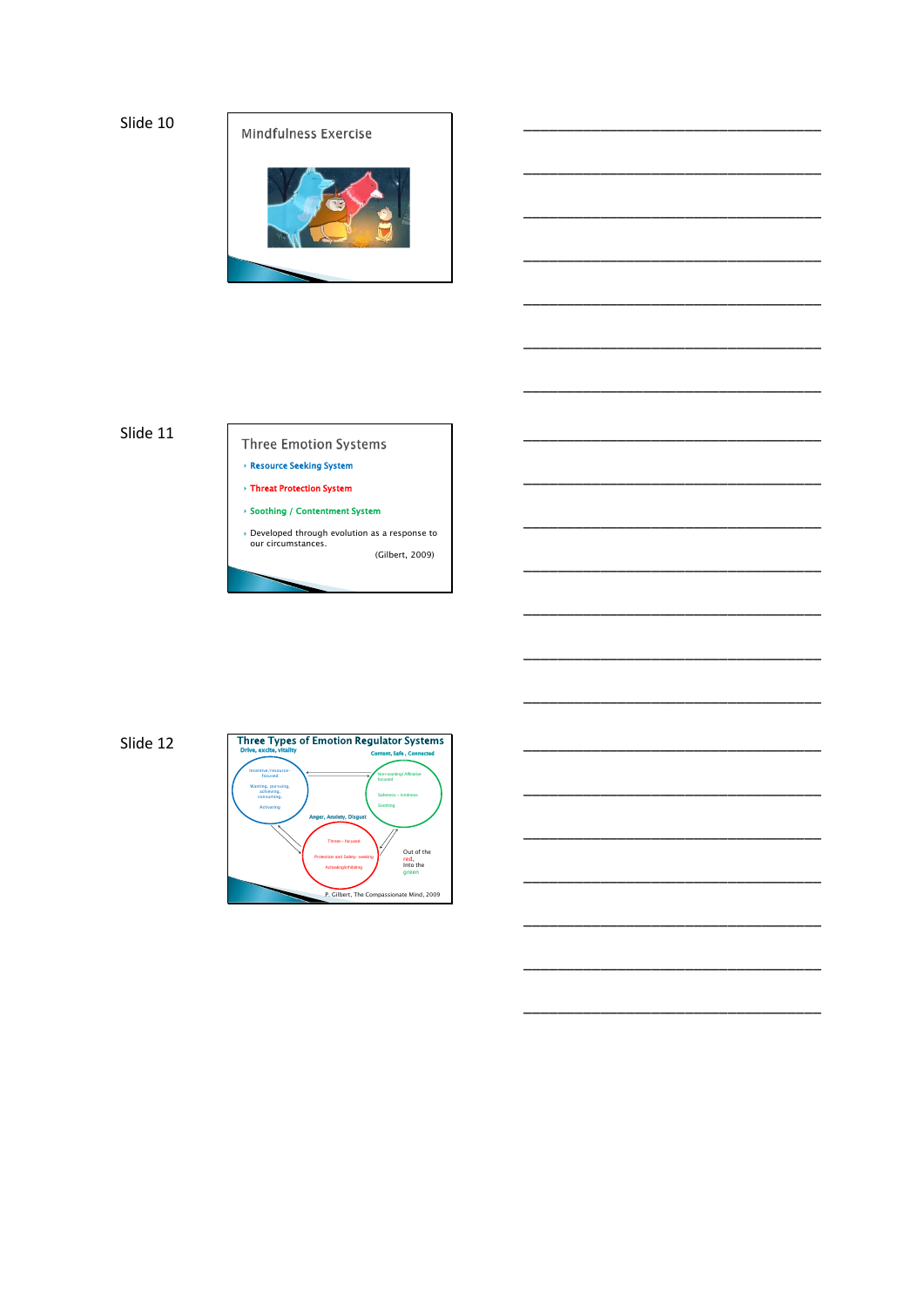

Slide 14

#### Nature vs. Nurture

▶ But how do people end up with their drive systems balanced in a<br>certain way?

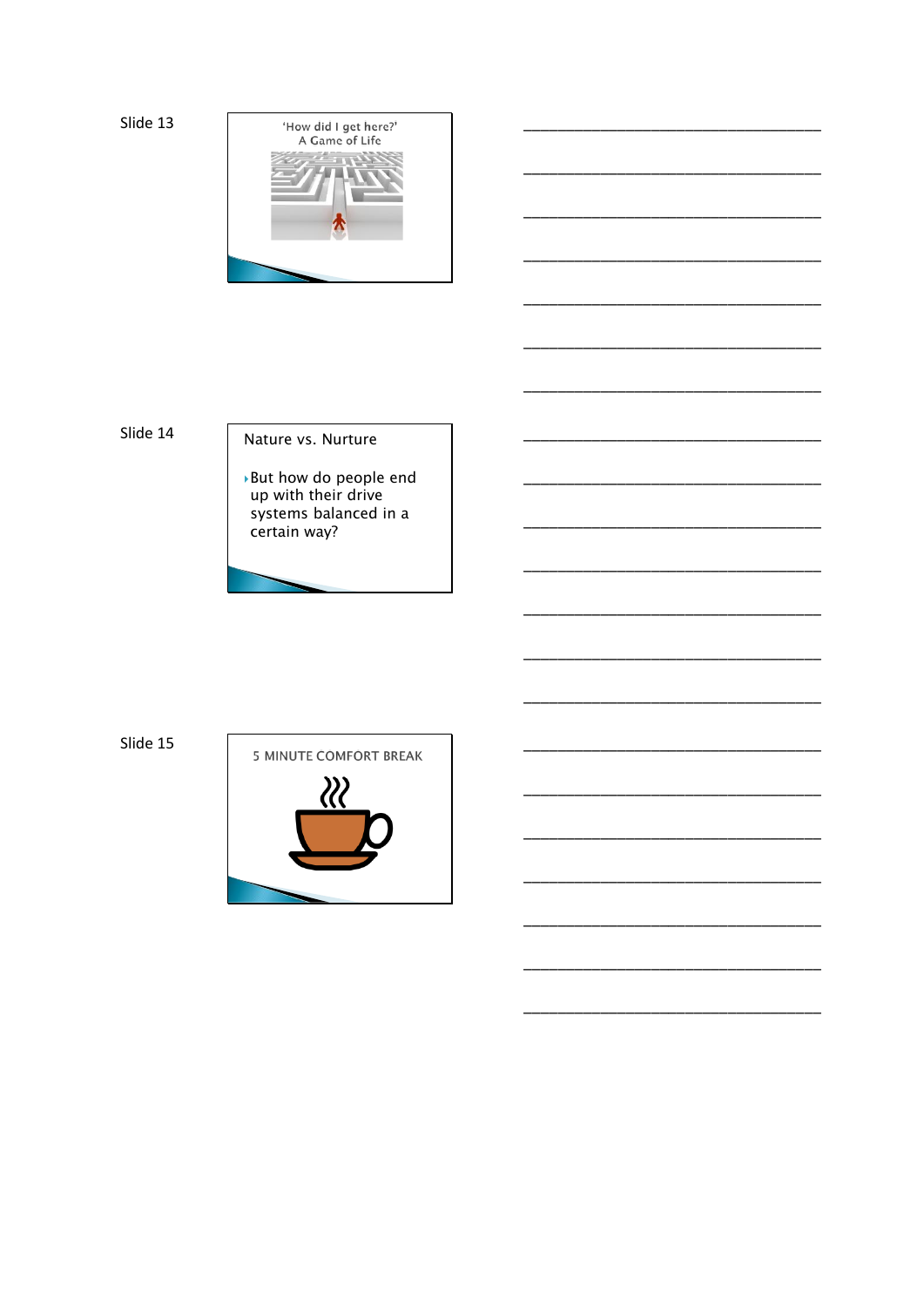**Emotion Systems Exercise** 

Put each behaviour card under the *drive system* card that you think it best relates to...

Slide 17